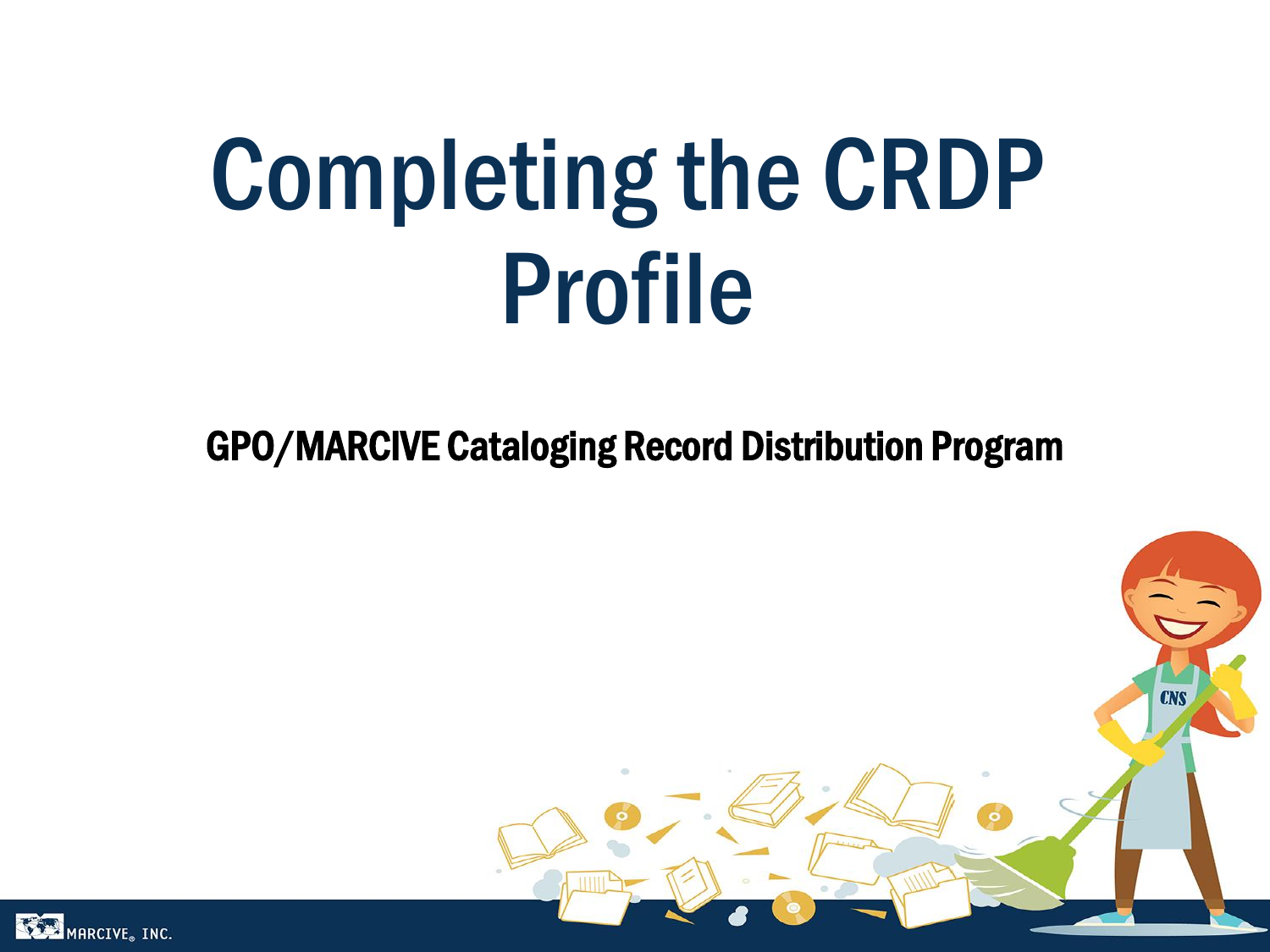## Section 1: Depository Identification

- **Depository Number**
- User Access Key: the password you will create on your first visit to the profile form.
- 1.1 Address: Your physical address.
- 1.2 Contact names:

Primary Contact: This should be the Depository Coordinator or someone responsible for and knowledgeable about the program.

Other Contact: This should be a person who will actually retrieve and load the files. This may be the same as the contact name. We will ask you for email addresses of other staff to be notified when files are ready in Section 4.4.

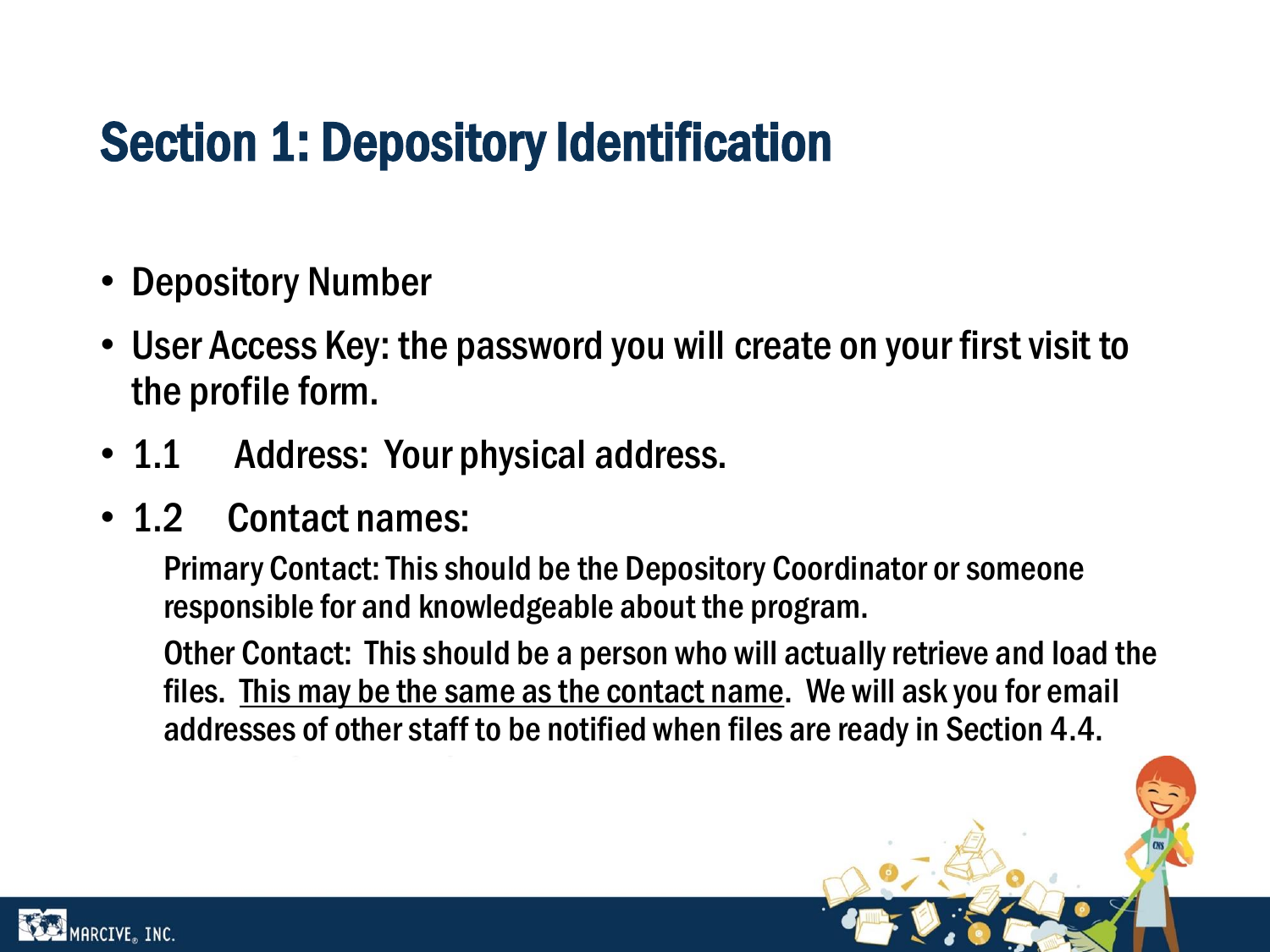

Section 2 is about record selection and handling options. For the most part records are chosen from each monthly batch based on each library's item number profile, but you have additional options. We'll start with one of those.



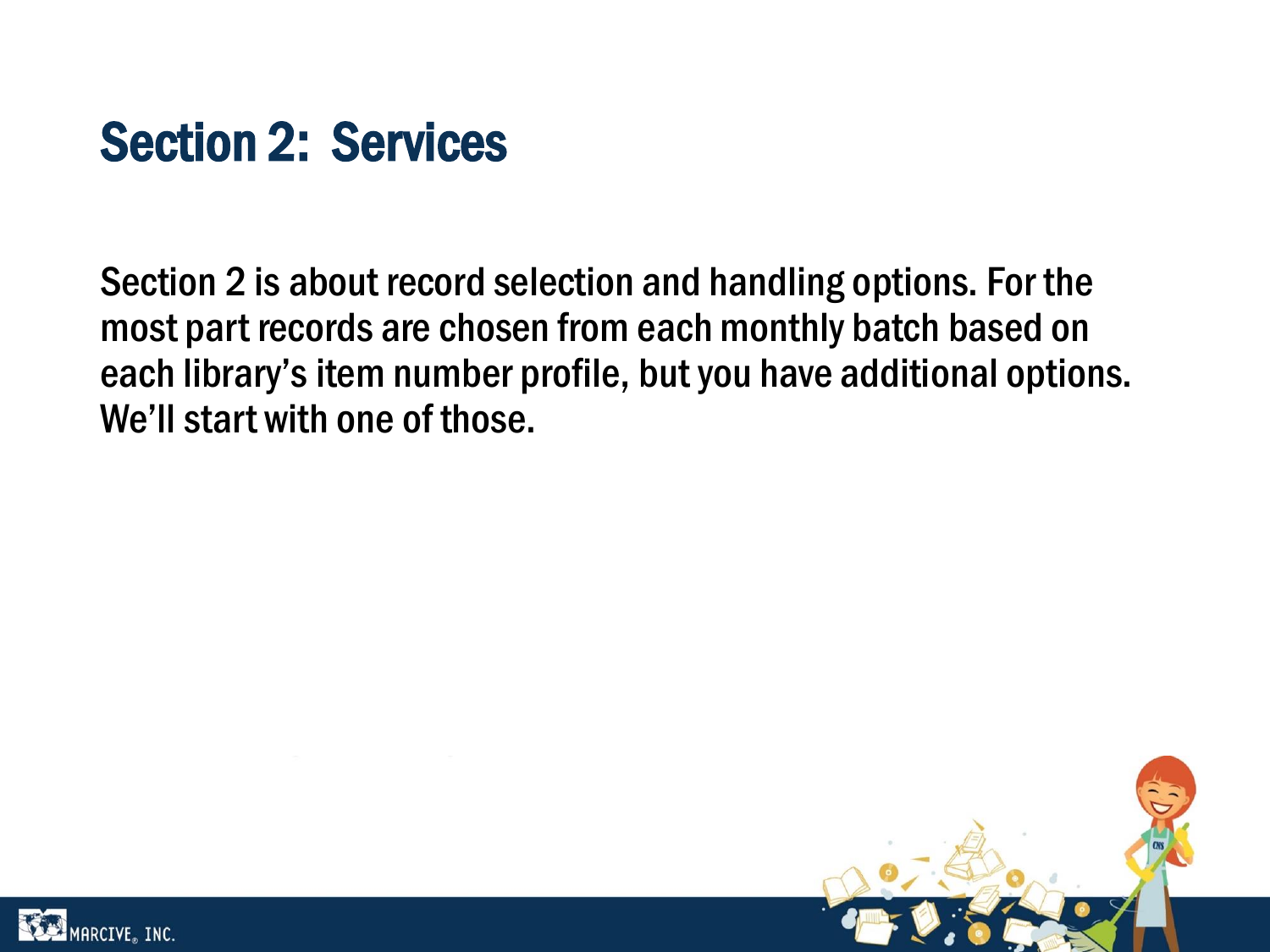## Section 2.1: FDLP Basic Collection records

- 2.1 You can elect to get a small separate file of cataloging records representing the FDLP Basic Collection. These records are provided in addition to the titles the library currently selects and would be of particular interest to libraries just getting started. Some representative titles include
	- Congressional Record
	- Federal Register
	- Economic Indicators
	- United States Code
- For more details, see FDLP Basic Collection: https://www.fdlp.gov/requirements[guidance-2/collections-and-databases/1442-basic-collection](https://www.fdlp.gov/requirements-guidance-2/collections-and-databases/1442-basic-collection)



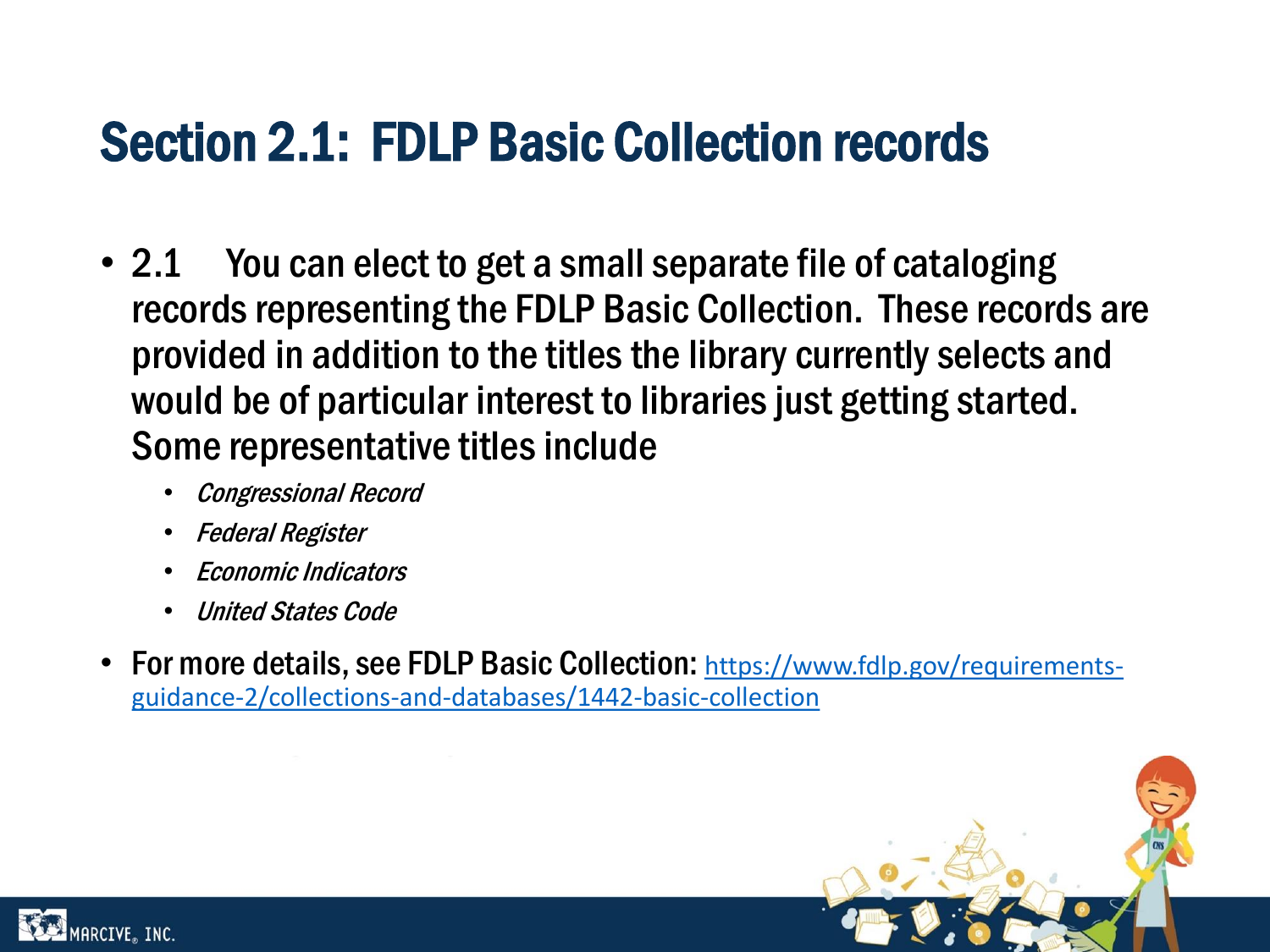## Sections 2.2, 2.3, and 2.4

- 2.2 Selection of records by item number: Leave this box checked to confirm that you want records that match your item number selections.
- 2.3 Selection of records by SuDoc Stem: If want to select records that don't match your item selections for one reason or another, you may do so by SuDoc stem. This is helpful for getting records for older titles that may not have item numbers or may have inactive numbers.
- 2.4 You can elect to get just new records not previously distributed, or records that were previously distributed but are being redistributed and reflect changes. The changes can affect any field in the record.



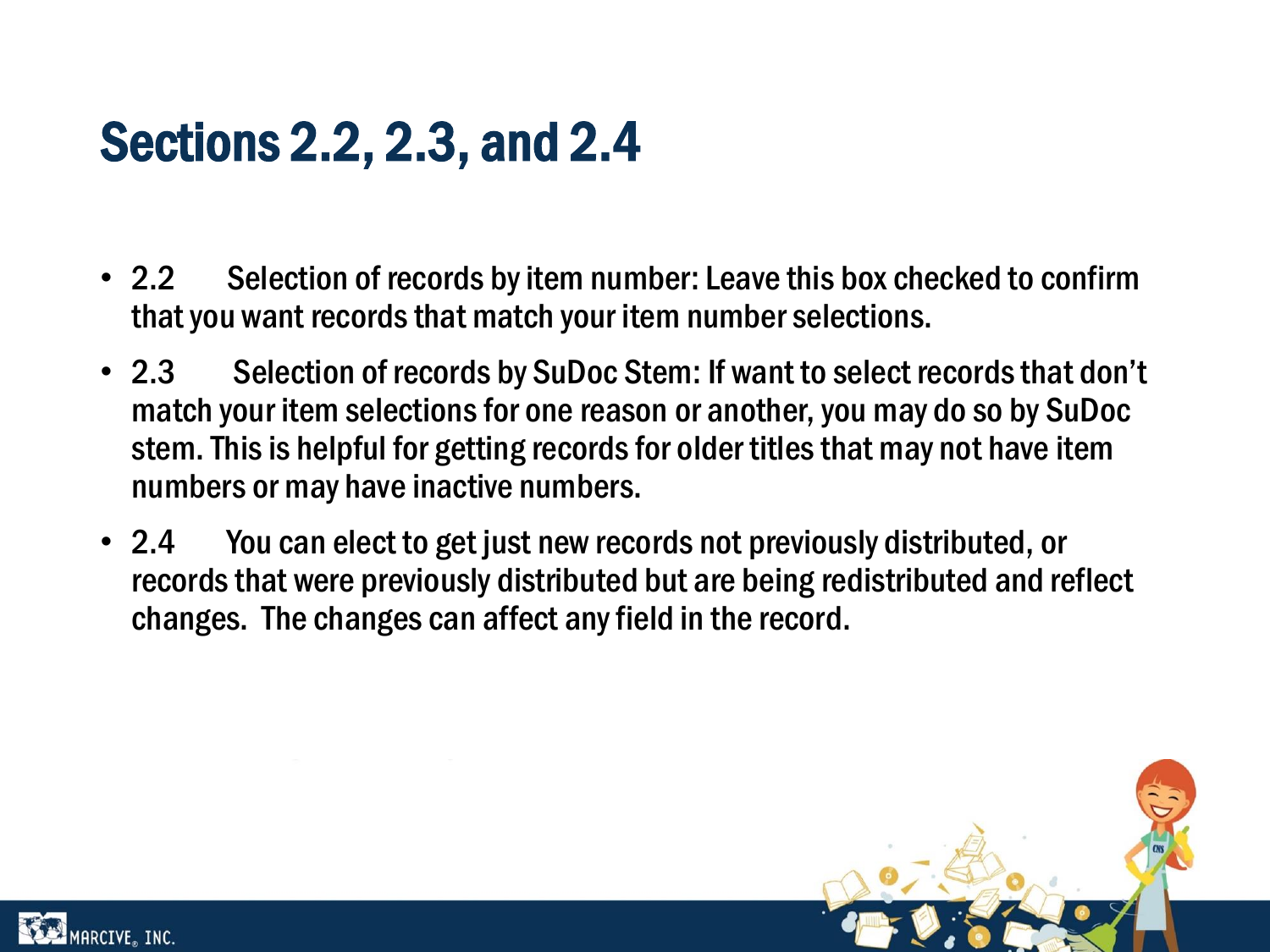## Section 2.5: Limit to Online Titles

- If you say "True" here, you will receive only those records that have a PURL and that match your GPO item selection profile. You won't get cataloging for anything received in a box!
- If "True" is elected, do not provide code information for tangible formats in Section 2.9. Also do not ask us to exclude formats (except perhaps serials) in Sections 2.10 and 2.11. We won't need to output electronic, maps, or microfiche separately in Section 2.13 since you won't be getting any.



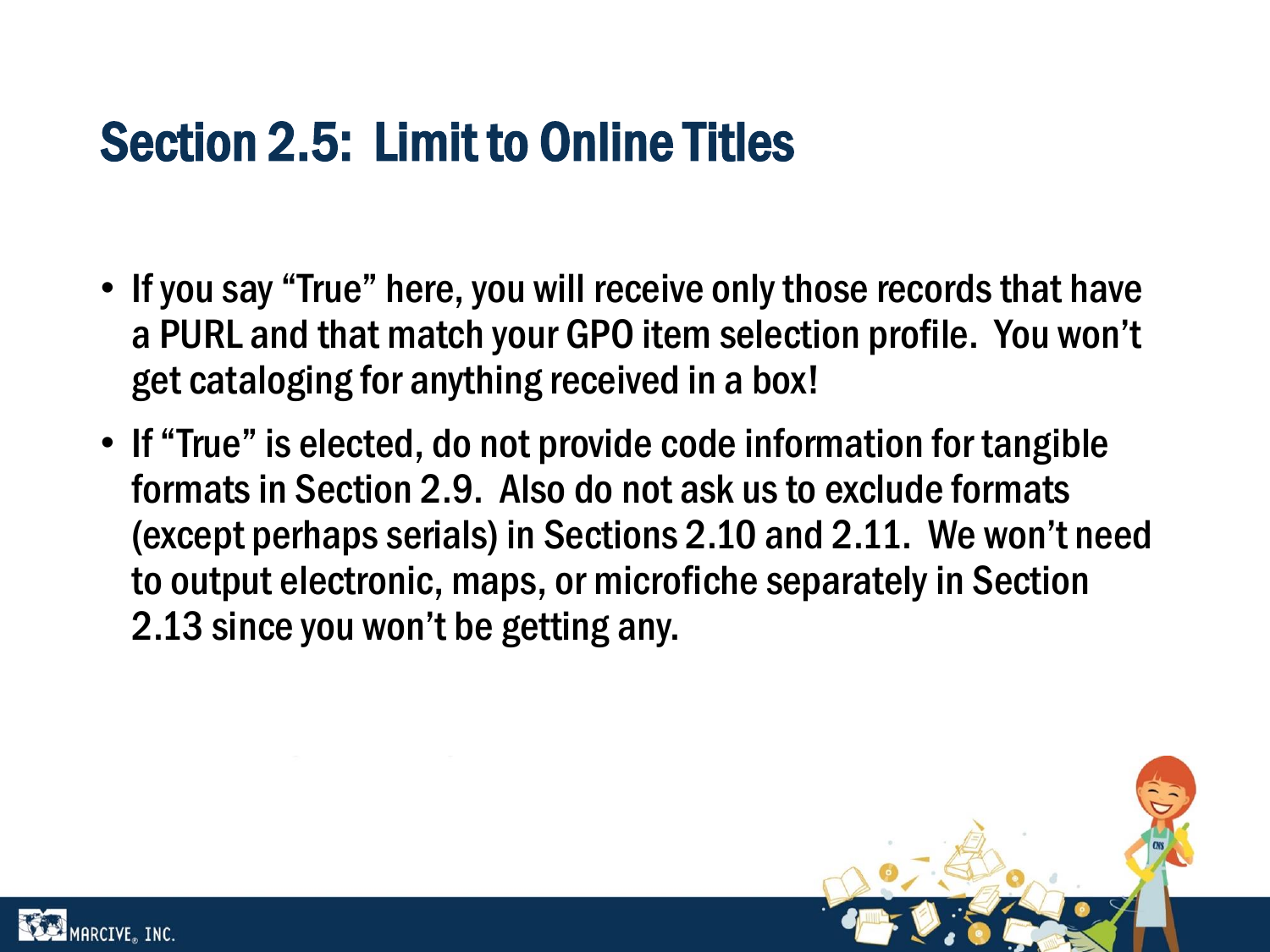## Section 2.6: Limit to Current Titles

- If you say "True" here, we will exclude records for older physical titles that might otherwise show up unexpectedly.
- We will exclude records for physical titles more than five years old unless you would prefer a different age limit. Just let us know here.



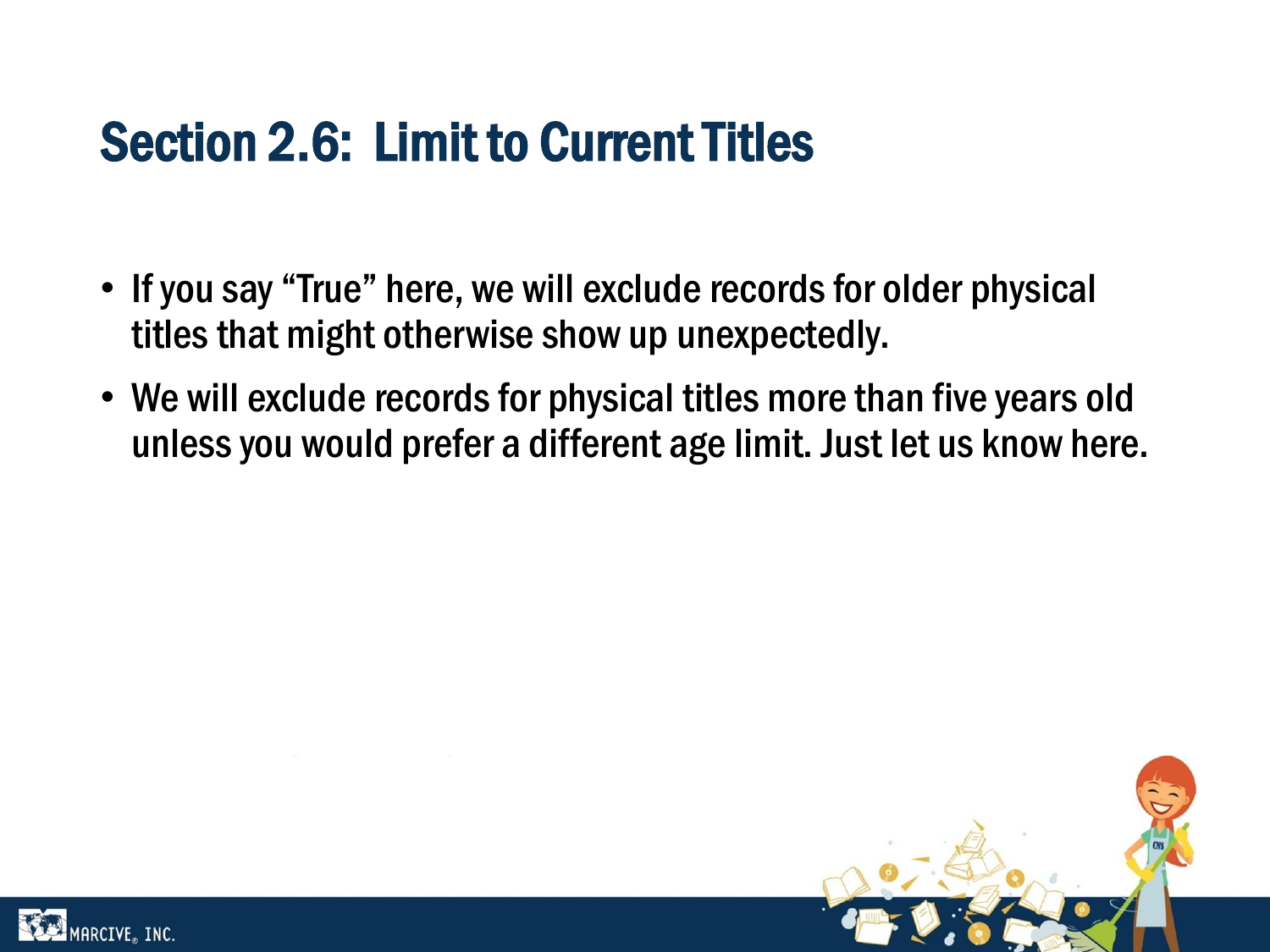## Sections 2.7-2.8: Holding fields

- We can optionally create 949, 852 or other local holding fields based on the needs of your system. If you want this option, elect "True."
- Section 2.8. Here the tag and subfields need to be defined. Example: 949 \$a SuDoc number \$l holding code



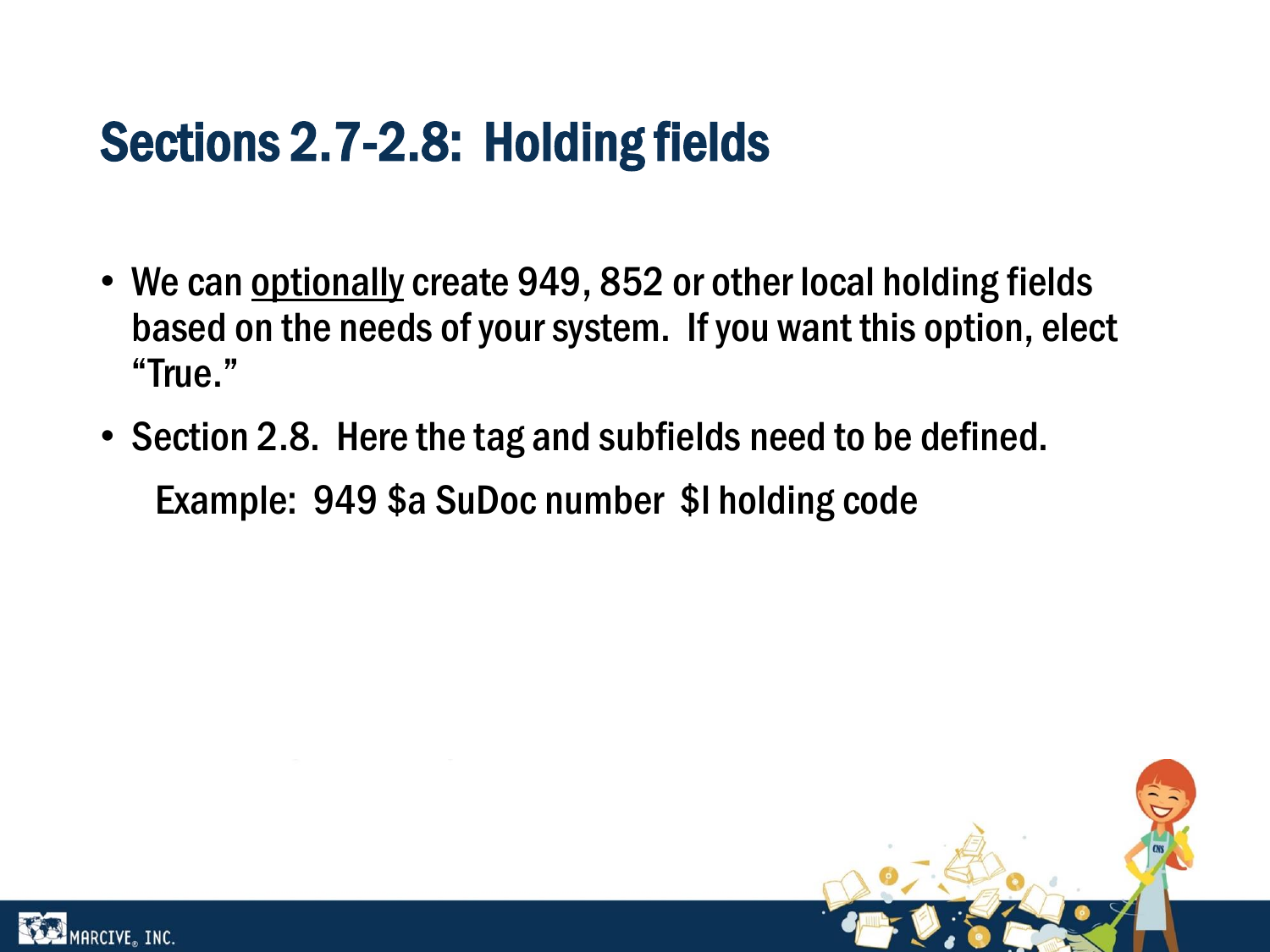## Sections 2.9-2.10 Holding codes

- Section 2.9 –here you can request that we create holdings codes based on format. You'll need to define the codes in Section 2.10.
- These should be codes that your local system recognizes.
- If you do not want these codes created, choose "False" in 2.9 and do not enter anything in 2.10.



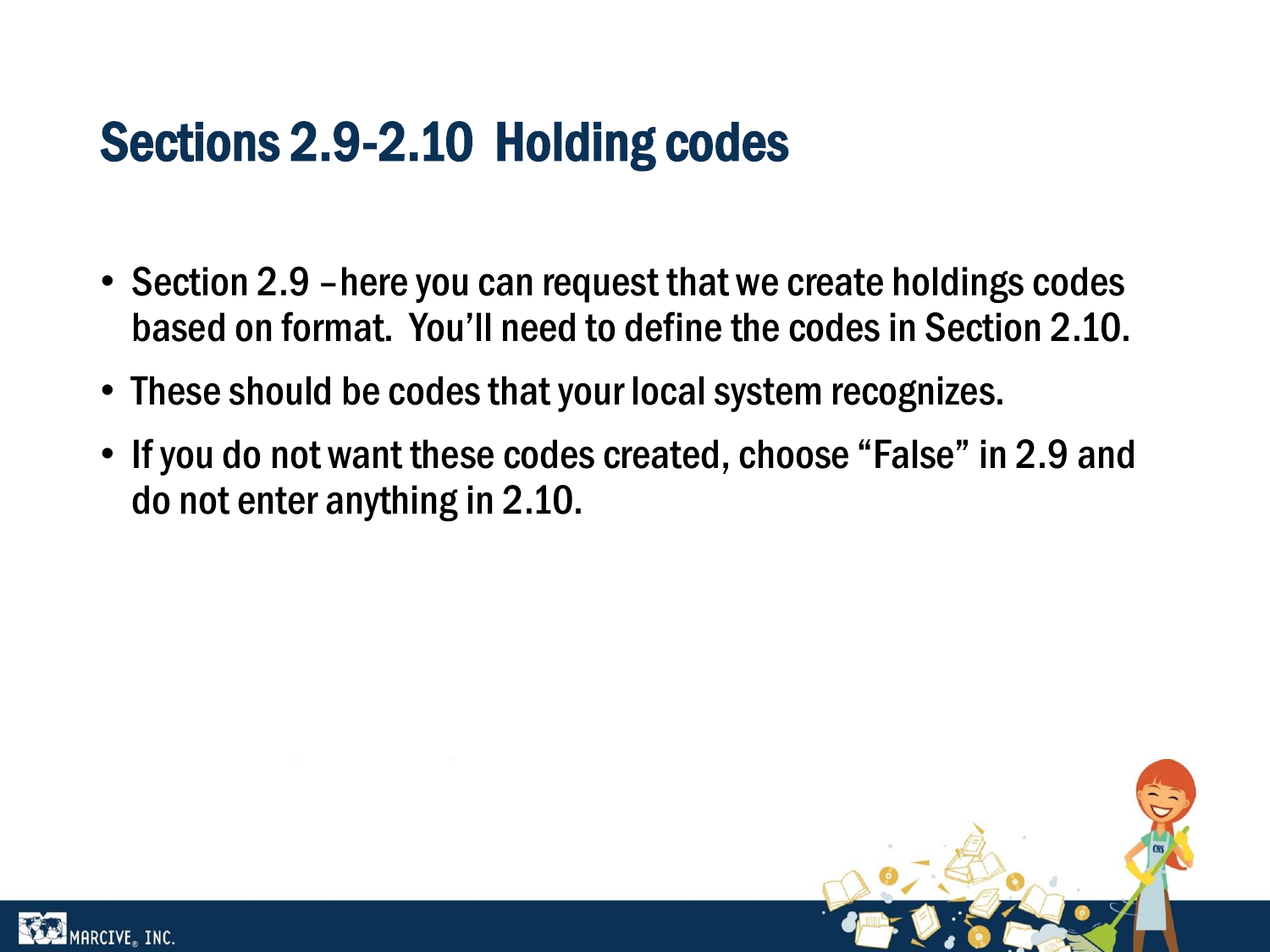## Sections 2.11-2.12: Exclusion of records by format

- In Section 2.11 you can request to have certain records excluded, then in Section 2.12, you give us the criteria.
- For example, if you don't want any records for serials, elect "True" in the appropriate line in Section 2.12.
- Keep in mind that if you requested that we limit the output to online-only titles in Section 2.5, you likely won't need to check anything in Section 2.12.



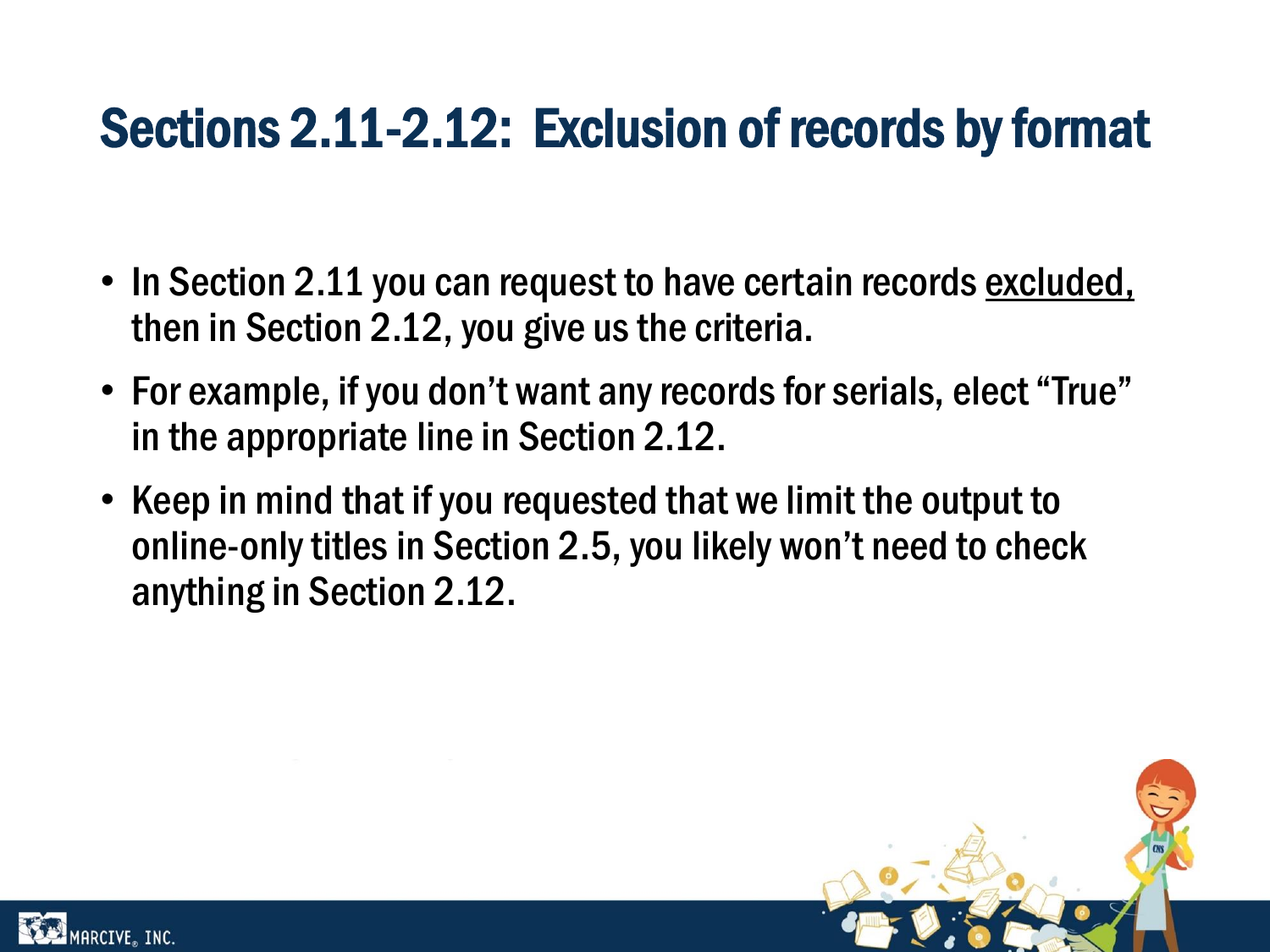## Sections 2.13-2.14: Separate outputs

- In Section 2.13, you can request that we put records for different formats in separate files. In Section 2.14, you give us the criteria for the separate files.
- Files are separated by format, with the exception of changed records. Some libraries want changed records in a separate file because they want to use a special loader to overlay existing records. Or they want to review them first.
- Take note that if you request changed records AND you ask for separate outputs, you will get multiple files!
- You can request that we later change the outputs as a profile change. The library is limited to two profile changes per fiscal year.



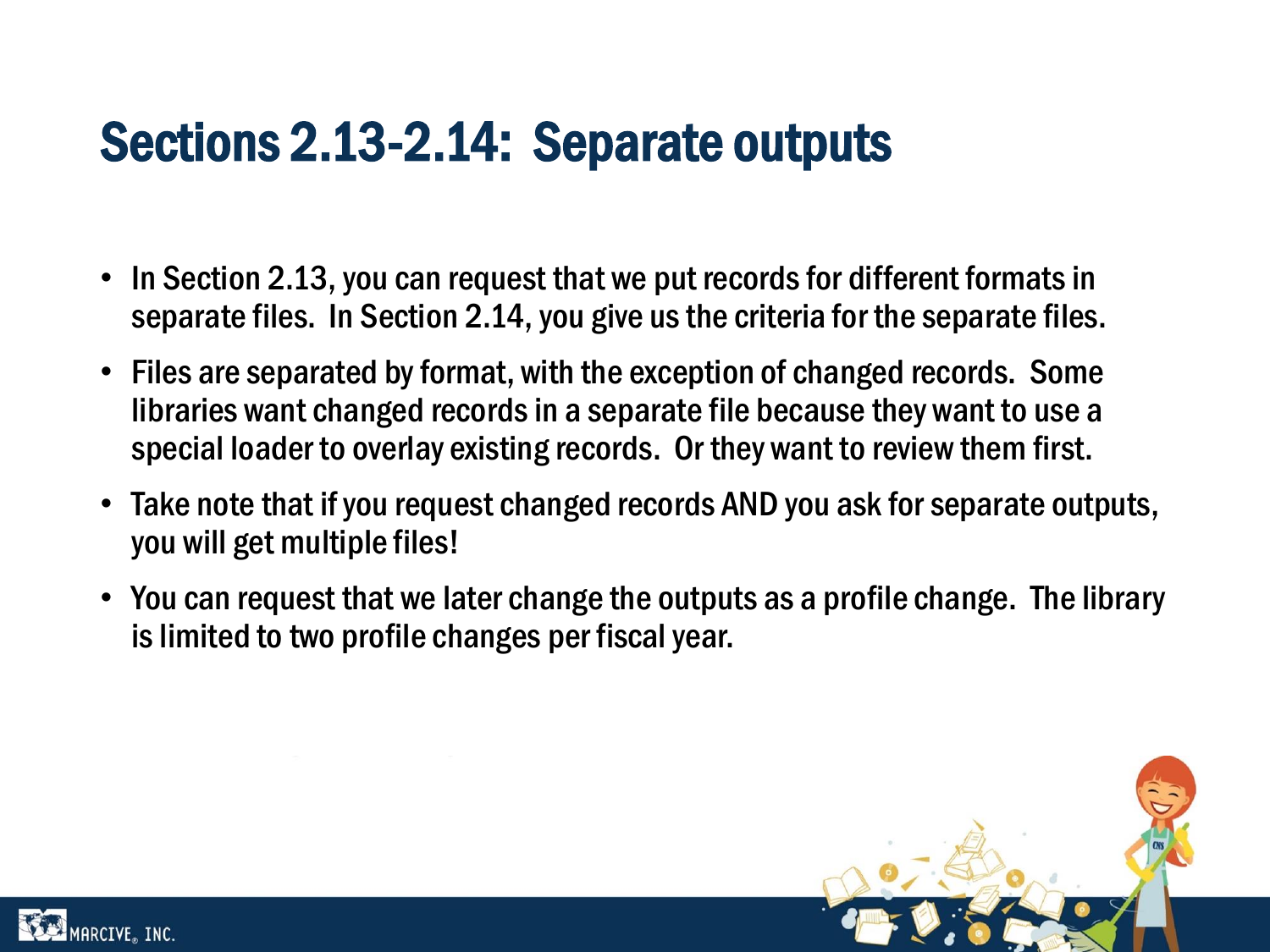## Section 3: Technical stuff

- 3.1 Most libraries want the OCLC number to be placed somewhere in the MARC record, as this number is typically used for an overlay point. The 001 is a common choice, but we can place it almost anywhere you like.
- 3.2 The SuDoc Number will be included in the 086 field (which is repeatable), but you may optionally ask for the last occurrence to be repeated elsewhere.
- 3.3 The output options are UTF-8 (Unicode) or MARC-8 (legacy MARC). Your systems folks can help you on this choice.



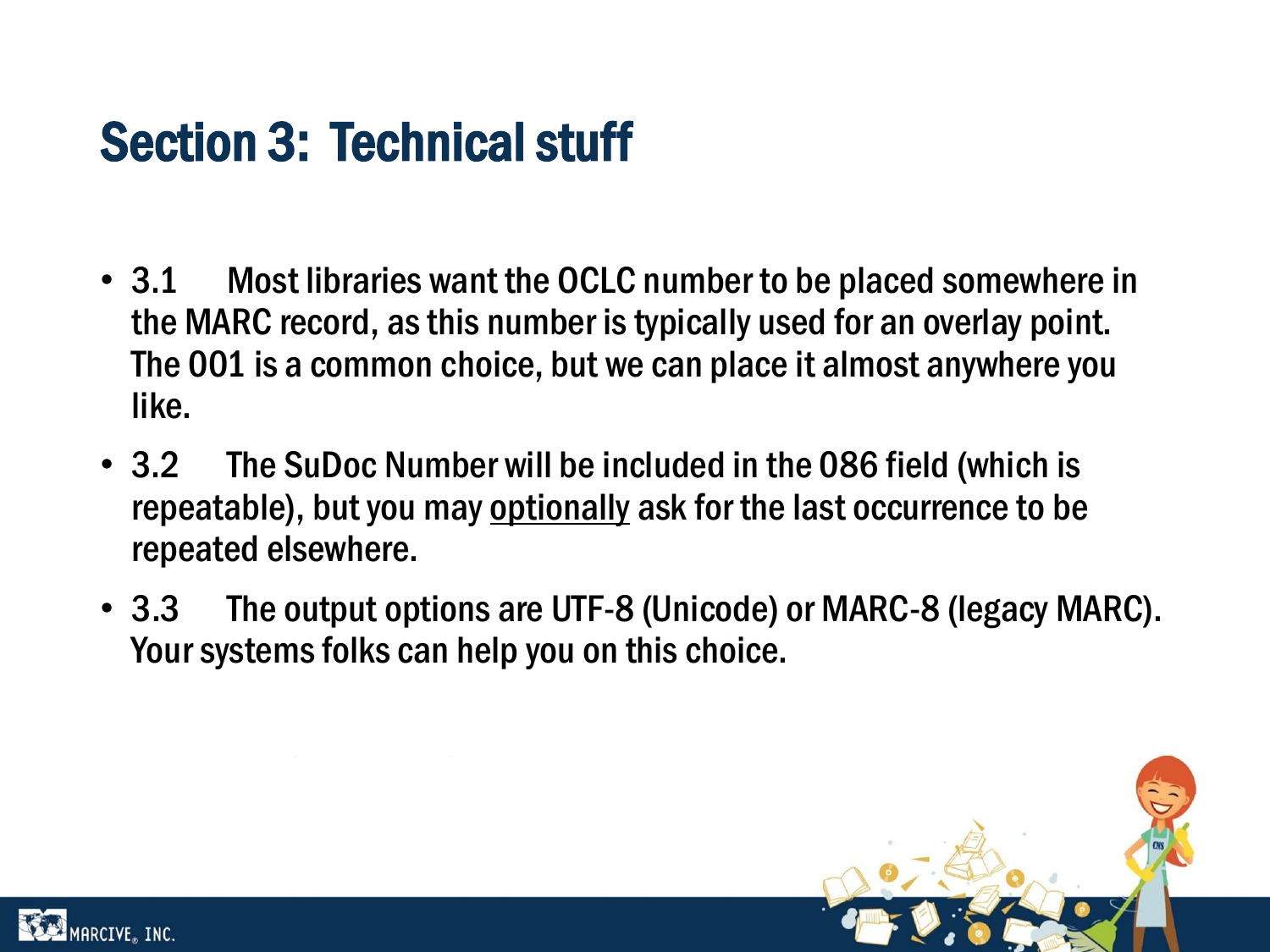## Section 4: Output of records to Library

- 4.1 Include here any special processing instructions not covered by other sections. For example, you might want a standard phrase in 856\$z to control how clickable links appear in your catalog.
- 4.2 List the name of your system; e.g. Alma, III Sierra, Koha, etc.
- 4.3 You can ask us to create a file to send to OCLC to set holdings each month. Completion of an OCLC initiation form is required. OCLC may incur costs to the Library to set holdings.
- 4.4 Title lists for your records are available as csv files each month. Check here if you would like to receive them.
- 4.5 List e-mail addresses of staff who will be able to retrieve your files each month. Retention of files on our server is normally 14 days.



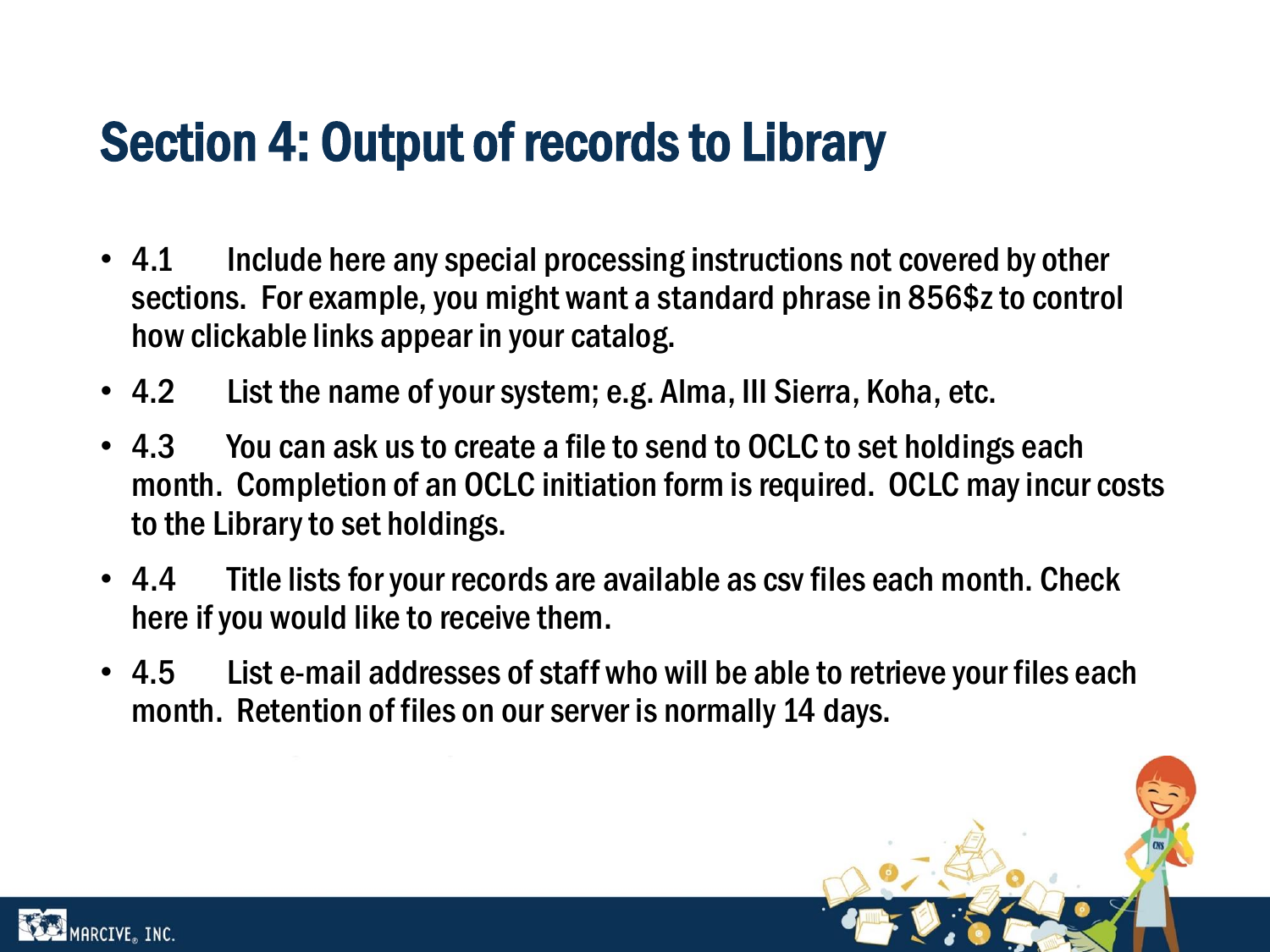## Section 5: Review!

Here's your chance to review a summary of the choices you've made and print a copy for your records. When finished, click on "Complete Profile" to finish the form and send it on its way.



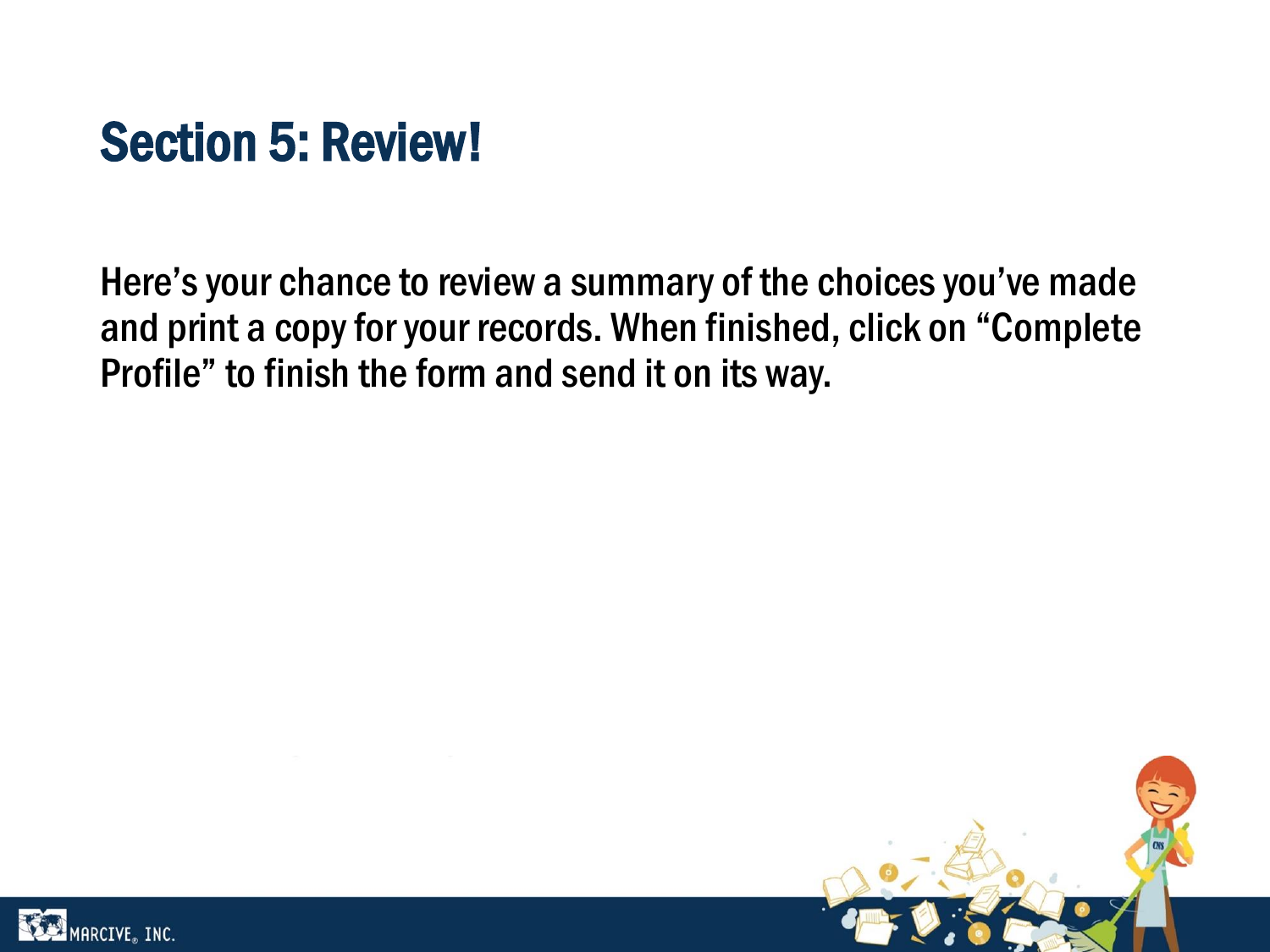#### A word to current and former MARCIVE customers

- We can mirror the specifications you had for *Ongoing GPO Database Service* as closely as possible for this new service, including providing matching authority records folded into an existing *Notification* subscription. Please let us know if this is your intention.
- If you subscribed to our *Documents Without Shelves* service, the closest option with CRDP is to limit the output to records with PURLs that match your item number profile (Section 2.5). Just be sure to add all EL item numbers you are interested in to Item Lister. GPO can offer assistance in this area.
- Creation of barcode numbers and labels are not included with CRDP.



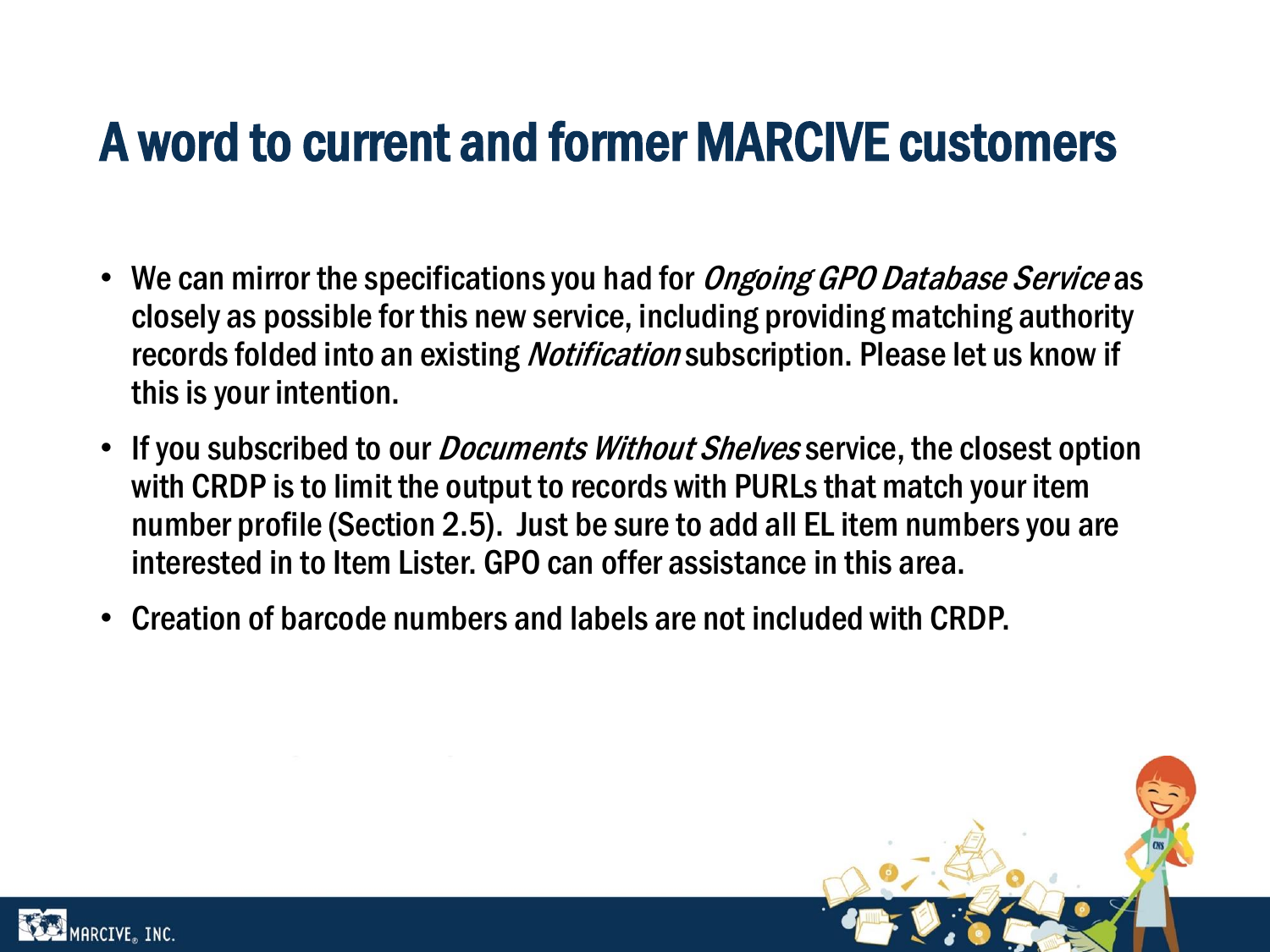## Questions?

- Remember, we will first create a test for your approval, so we can make modifications to specifications if needed.
- Help is just a phone call or email away! And we can also put you in contact with other CRDP libraries with the same system.
- Lastly, this great service is FREE! Thanks, GPO!!!